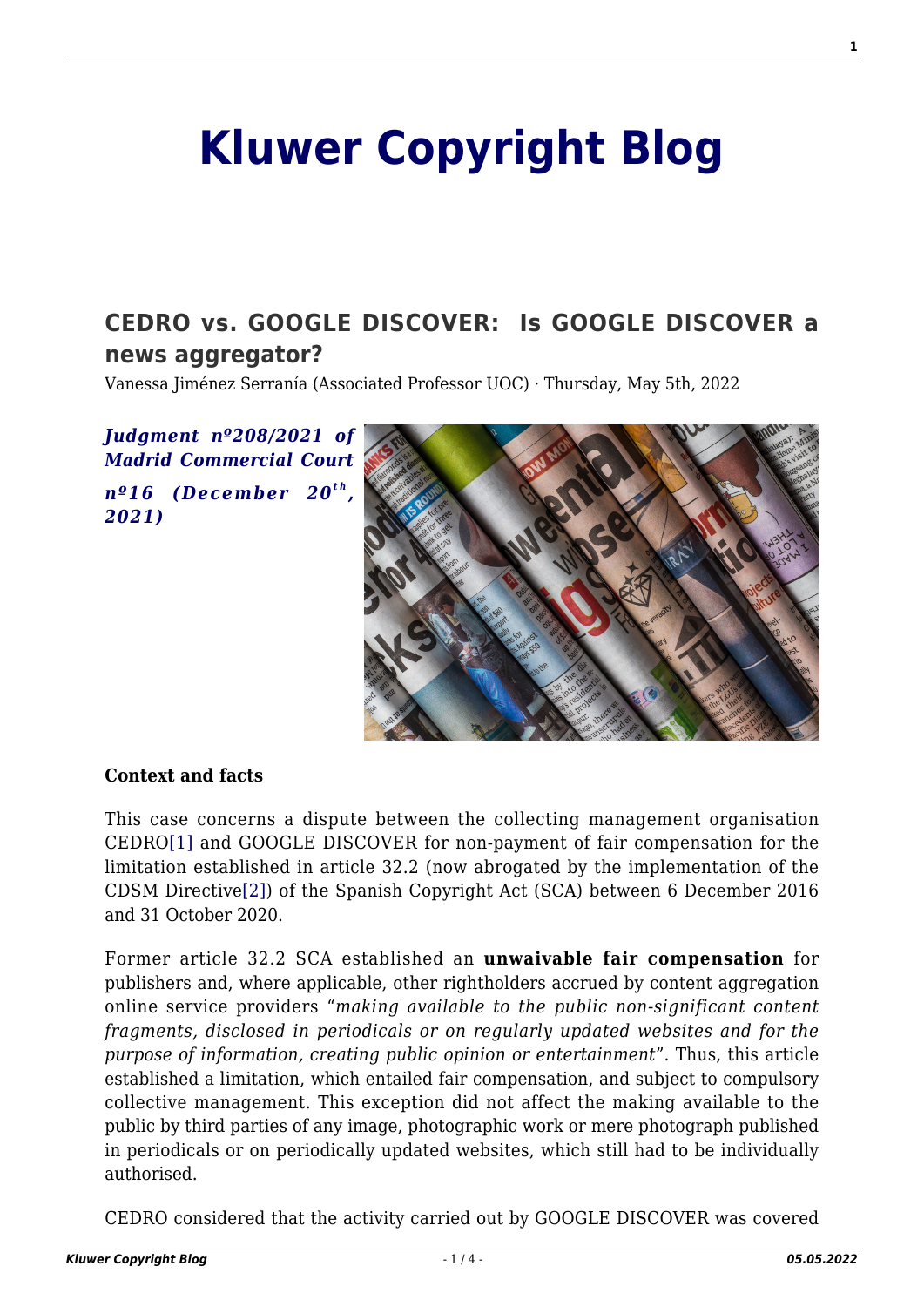by this provision, and therefore claimed from it the amounts corresponding to the fair compensation (from the beginning of the provision of the GOOGLE DISCOVER service in December 2016 until October 2020), in a total amount of above 1 million Euro.

Meanwhile, GOOGLE DISCOVER maintained that it was not covered by article 32.2 SCA due to its technical characteristics. According to GOOGLE DISCOVER, its activity could only be classified as a mere functionality of the "GOOGLE SEARCH" search engine or the "GOOGLE CHROME" application. Moreover, GOOGLE DISCOVER argued that the article 32.2 SCA limitation was contrary to international, European and national copyright law and that it should have been notified to the European Commission as a "technical regulation". Finally, the provider also raised the issue of the inequity of the tariffs established by CEDRO.

#### **Findings of the judgment**

<span id="page-1-0"></span>This case is interesting due to the way in which the judgment addresses the issues raised. We will focus essentially on the two issues that the judgment develops in greater depth and which we consider to be more substantive[\[3\]](#page-2-2): the legal nature of the activity conducted by GOOGLE DISCOVER and the unfairness of the tariffs applied by the collecting society.

Regarding the **qualification of GOOGLE DISCOVER** as a content aggregator within the meaning of article 32.2 SCA, the judgment, on the basis of the documentation provided by the parties, established as a premise that "*the GOOGLE DISCOVER service is presented as a "complement" to the GOOGLE CHROME web browser or to the GOOGLE SEARCH application on Android mobile devices*" and stated that:

- the number of words reproduced within the sentence in which the hyperlink provided by GOOGLE DISCOVER is embedded are very similar to those added to the same hyperlink in the Google search engine when a query is formulated.
- the simple inclusion of hyperlinks leading to press websites (which is what, according to the evidence, constitutes the essential activity of the GOOGLE DISCOVER service), is absolutely free and cannot be subsumed under the activity of "*aggregation of non-significant fragments*".
- the addition of two lines of text (ranging from a minimum of 79 to a maximum of 87 characters with spaces), cannot be considered to be "*aggregation of fragments*" of the protected journalistic works, "*but of individual words, considering their minimal length and lack of informative content*" and it cannot even be classified as a "snippet" (CJEU VG Media, case [C-299/17\)](https://curia.europa.eu/juris/document/document.jsf;jsessionid=46A638611F7526EF9BE17269CE1B8377?text=&docid=217670&pageIndex=0&doclang=en&mode=lst&dir=&occ=first&part=1&cid=2752719). Therefore, the judgment affirms that "*it has not been established that these lines have been extracted from the text of the article*" and that "*it is a widespread practice by GOOGLE DISCOVER on all platforms*".

Consequently, the judgment ruled that the GOOGLE DISCOVER service could not be considered as an aggregation online service provider "*making available to the public non-significant content fragments"*.

Regarding the question of the **unfairness of the tariffs**, the judgment addressed the issue, although it would not have been necessary due to the determination of the non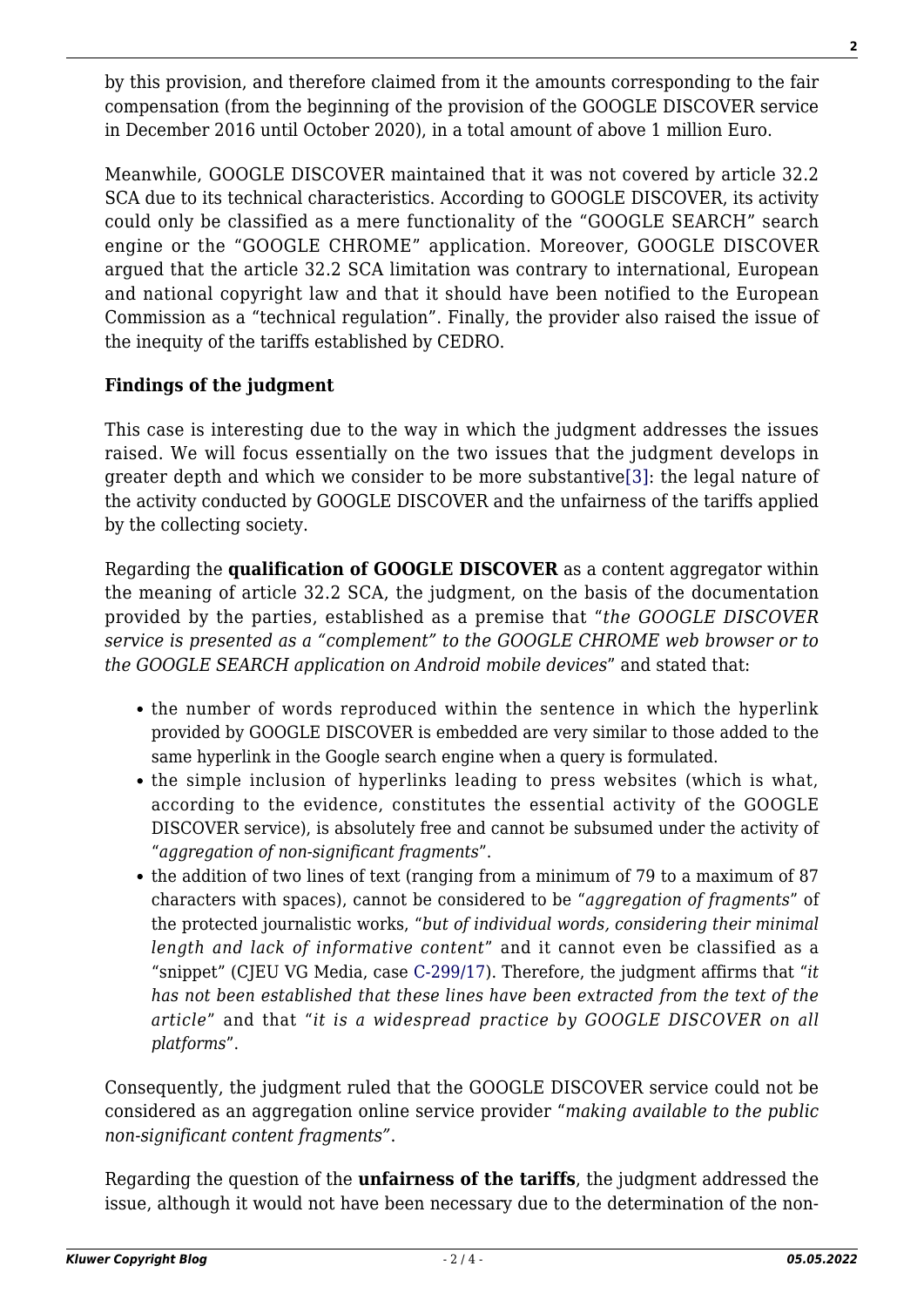application of the compensation to GOOGLE DISCOVER for lack of subjective justification. The judgment considered that CEDRO's tariff  $(0.00029203\varepsilon)$  per click) was neither clear nor transparent and its calculation did not comply with the criteria of article 164.3 SCA. Such criteria include the effective use, the economic income obtained by the user from the commercial exploitation of the repertoire, and the fees established by homologous collecting societies in other Member States of the European Union.

#### **Concluding remarks**

The relevance of this case lies in the determination of the legal nature of services such as those offered by GOOGLE DISCOVER, especially regarding their potential applicability of article 15 CDSM Directive to them. Taking into account the conclusion reached by the judgment, this type of service could not be covered by article 15 CDSM Directive as it just "use[s] individual words". In our opinion, this interpretation is surprising. Firstly, because we consider that GOOGLE DISCOVER is not a mere complement to GOOGLE CHROME or GOOGLE SEARCH, since it offers a differentiated service with an added value for the user, namely a personalised selection of information and news according to the preferences detected on the basis of the user's searches. Secondly, because it is noticeable that the (alleged) "individual words" used by GOOGLE DISCOVER generally are, in fact, significant fragments of the title of the article in question or even the whole title of the article.

Furthermore, the judgment finding concerning the "unfairness" of CEDRO's tariff is also quite surprising, especially due to the determination of the inapplicability of article 32.3 SCA to GOOGLE DISCOVER. In our opinion, the judgment should be more rigorous in establishing the existence of inequity due to the consequences that this implies for other users, especially if we take into account that the parties had not provided specific data to refute or confirm the method of calculation and that there was no possible comparison with tariffs of homologous collecting societies because this equitable compensation was not recognised in other countries. A more exhaustive approach would have been desirable and, also, in case of confirmation of the inequity of the tariff, the establishment of an alternative fair tariff by the judge.

Nevertheless, this is not the last episode of this interesting case since this judgment was appealed last January by CEDRO before the Court of Appeals of Madrid. *Affaire à suivre* …

<span id="page-2-0"></span>*[\[1\]](#page-0-0) CEDRO is a collecting management organization for the rights of authors and publishers of books, periodicals and other publications.*

<span id="page-2-1"></span>*[\[2\]](#page-0-1) Royal Decree-Act 24/2021 of November 2 (art.80.2).*

<span id="page-2-2"></span>*[\[3\]](#page-1-0) The arguments concerning the contradiction between article 32.2 SCA and the copyright rules and the need of notification of article 32.2 SCA as a technical regulation were dismissed as groundless.*